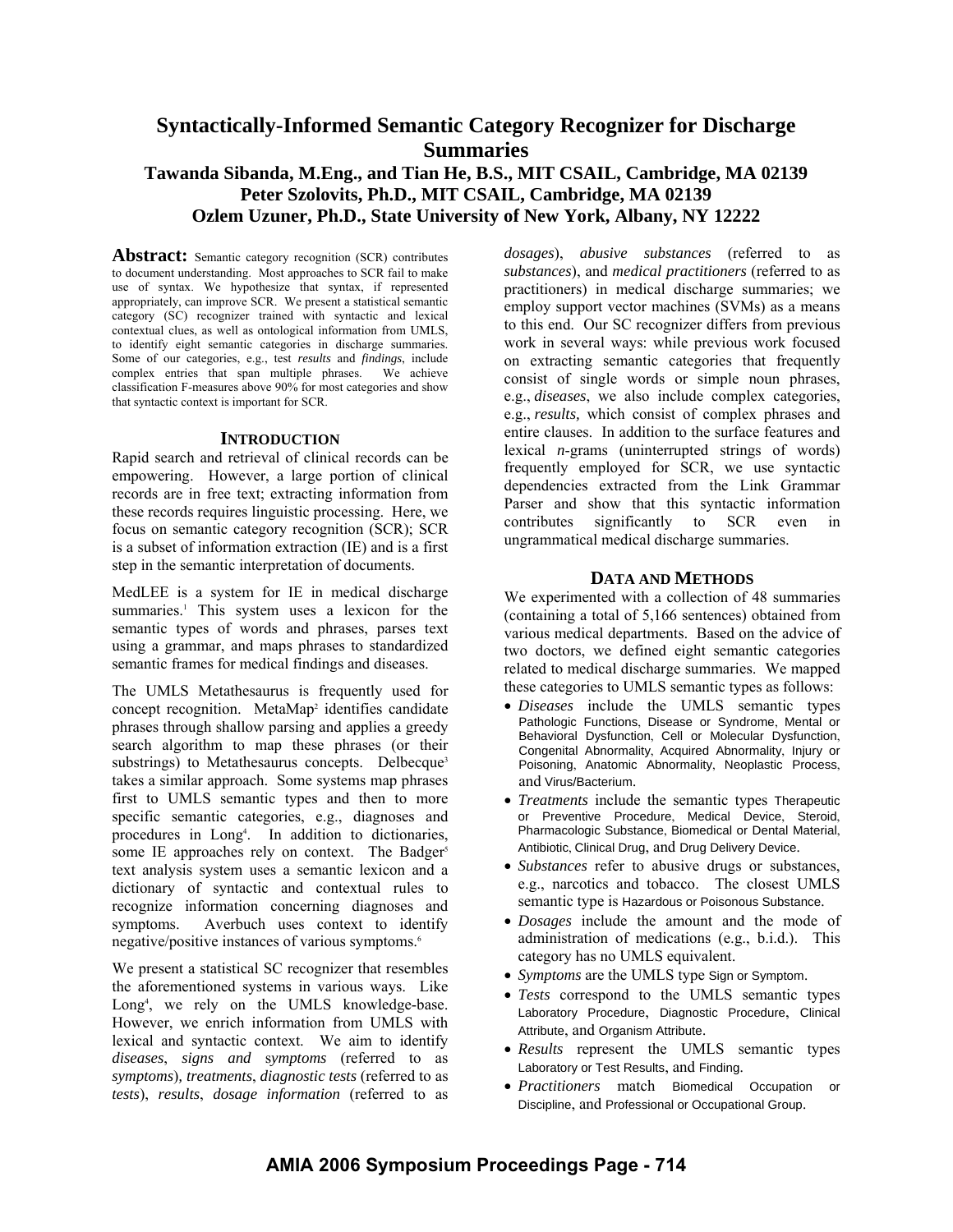| Category   | <b>Instances</b> | Category      | <b>Instances</b> |
|------------|------------------|---------------|------------------|
| None       | 27.228           | Diseases      | 2.757            |
| Treatments | 2,685            | Symptoms      | 1.410            |
| Results    | 5.059            | Tests         | 3.185            |
| Substances |                  | Practitioners | 715              |
| Dosages    | 3.086            |               |                  |

**Table 1. Number of words in semantic categories.** 

Our corpus was annotated by two annotators based on the above definitions. Agreement, measured by the Kappa statistic, between the two annotators was 93% (strong inter-annotator agreement). The instances that the annotators did not agree on were reviewed and relabeled as necessary to generate a single annotated gold standard corpus. The resulting distribution of the semantic categories is in Table  $1<sup>1</sup>$ .

#### **Baseline Approach**

Many systems implement a form of UMLS lookup to identify the key concepts in patient records. For evaluation purposes, we developed one such rulebased baseline system that maps noun phrases to UMLS semantic types. Like Long's<sup>4</sup>, this system aims to find the longest string within a noun phrase that includes the head of the noun phrase (assumed to be the right-most noun) and that maps to one of the eight semantic categories. Every word in the noun phrase is then assigned that semantic category. In the case of phrases that map to multiple UMLS semantic types, the baseline returns multiple semantic types. E.g., face mask belongs to the UMLS semantic type Finding which maps to *results*, and to Medical Device which maps to *treatments*. Table 2 shows the expected values of precision and recall (assuming a uniform distribution over the predicted semantic categories for each word) of the baseline.

The baseline's F-measures on *diseases*, *treatments*, and *tests* are above 60%, confirming that mapping text to UMLS is an effective means of identifying these semantic categories. However, the F-measures for *symptoms* and *results* are discouragingly low; these categories often contain long, complex phrases and clauses that do not occur in UMLS. For example, consider the sentence: "A portable chest xray dated 9/5/2001 showed the [nasogastric tube to be in good position with a left sided PICC line at the superior vena cava]" where the *results* phrase is in square brackets. Using UMLS, the baseline recognizes nasogastric tube and left-sided PICC line individually as *treatments*, but fails to find the complete *results* phrase.

 $\overline{a}$ 

| <b>Class</b>  | P     | R     | F     |
|---------------|-------|-------|-------|
| None          | 0.828 | 0.883 | 0.855 |
| Disease       | 0.656 | 0.707 | 0.680 |
| Treatment     | 0.548 | 0.726 | 0.625 |
| Test          | 0.764 | 0.560 | 0.646 |
| Results       | 0.404 | 0.358 | 0.380 |
| Dosages       | 0.901 | 0.597 | 0.718 |
| Symptoms      | 0.653 | 0.334 | 0.442 |
| Practitioners | 0.486 | 0.733 | 0.584 |
| Substances    | 0.685 | 0.128 | 0.215 |

**Table 2. Precision (P), recall (R), and Fmeasure (F) for the baseline system.** 

For *practitioners* and *substances*, the majority of errors are due to a mismatch between our definitions of these categories and the corresponding UMLS semantic types. The rest of the errors appear in determining the boundaries of semantic categories or are due to lack of useful context information.

Theoretically, the baseline could be improved through the addition of more rules. However, these rules would have to be manually adjusted to different corpora. Instead, we can use a statistical system based on orthographic, lexical, and syntactic features to automatically acquire the necessary rules that characterize the different semantic categories.

#### **Comparison of Baseline with MetaMap**

Before building our statistical SCR, we compared the baseline with MetaMap<sup>2</sup>, a system designed to map free text to concepts in the UMLS Metathesaurus. Table 3 shows that MetaMap outperforms the baseline only on *diseases*. It performs as well or worse than the baseline on all other categories.

MetaMap scores and returns multiple matches per phrase. We evaluated it based on the highest ranked UMLS categories it returned (several categories can tie for the top score) and computed the expected precision, recall, and F-measures assuming a uniform distribution over the predicted categories.

| <b>Class</b>  | P     | R     | F     |
|---------------|-------|-------|-------|
| None          | 0.715 | 0.922 | 0.805 |
| Disease       | 0.742 | 0.667 | 0.806 |
| Treatment     | 0.604 | 0.752 | 0.670 |
| Test          | 0.577 | 0.282 | 0.461 |
| Results       | 0.196 | 0.084 | 0.118 |
| Dosages       |       |       |       |
| Symptoms      | 0.727 | 0.321 | 0.445 |
| Practitioners | 0.411 | 0.195 | 0.265 |
| Substances    | 0.269 | 0.138 | 0.182 |

**Table 3: Evaluation of MetaMap.** 

MetaMap gives poor performance on this data set because some categories, e.g., *practitioners*, contain proper nouns that cannot be found in UMLS; because many *tests* include numbers, which are missed; because the titles of medical professionals such as Dr. and M.D. get marked as *diseases* or *tests*; because

<sup>&</sup>lt;sup>1</sup> The numbers indicate the total number of words tagged as the corresponding semantic category. For example, the phrase coronary artery disease yields three disease instances.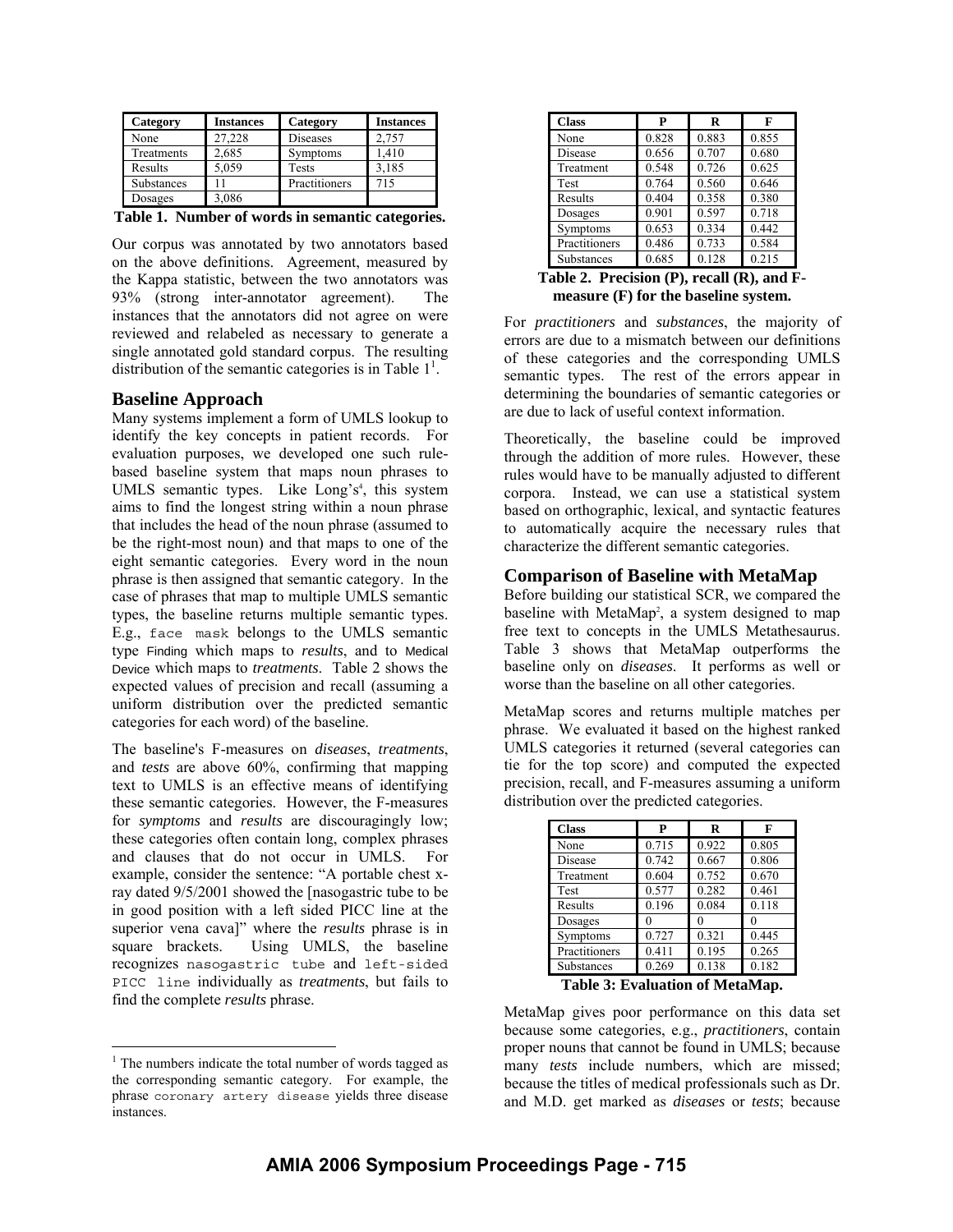elements of categories such as *findings* and *results* contain long, complex phrases and clauses only parts of which can be recognized by MetaMap; and because of ambiguities and definition mismatches between categories*.* 

#### **Statistical Semantic Category Recognizer**

We use SVMs to predict the semantic category of each word (excluding punctuation) in the discharge summaries. If a word is predicted to belong to none of the semantic categories, then we label it as *none*.

We use the multi-class SVM implementation of LibSVM7 which combines several one-versus-one (rather than one-versus-all) classifiers. We apply this classifier to features that capture as much of the context and the characteristics of the target word (word to be classified) as possible. These features provide a very high dimensional space which makes SVMs particularly suited to our task: SVMs are robust to errors introduced by noisy features typically present in high dimensional spaces and effectively model the various semantic categories despite the curse of dimensionality. To minimize the risk of overfitting, we use linear kernels.

In this corpus, many words are associated with only one semantic category. Therefore, we use the target word itself as a feature. We capture the characteristics and the context of the target through orthographic, lexical, syntactic, and ontological (semantic) features.

**Orthographic:** Our orthographic features mark whether the target is capitalized or uppercase, and whether it contains numbers or punctuation. In our data, some *treatments* are capitalized; some *tests* appear in uppercase; many *dosages* and *results* contain numbers; and dates contain punctuation, but *results* don't.

Lexical: Lexical features include:

- The left and right lexical bigrams (uninterrupted strings of two words) of the target. Some bigrams are strongly correlated with a single category. For example, the left bigram status post is a strong indicator of *treatments*.
- The heading of the section in which the target word appears. Discharge summaries contain sections such as Family History.

**Syntactic:** Medical discharge summaries contain many ungrammatical and fragmented sentences. Many syntactic parsers fail on such sentences. To obtain syntactic information under these conditions, we use the Link Grammar Parser<sup>8</sup>. This parser provides partial parses for those sentences that cannot be fully parsed. The partial parses contain important local syntax information that can be useful for SCR. For example, Link Grammar parses "John smokes two packs daily."<sup>2</sup> as follows.



From this parse, we extract *syntactic bigrams* for each word: a syntactic bigram consists of all words (and associated link labels) that are at a distance of at most two links. E.g., for smokes, its immediate left connection (a connection is a pair consisting of the link name and the word linked to) is *{(John, Ss)},* marking the singular subject (*Ss*) of smokes. We represent the left syntactic unigrams of smokes with this set of connections. For each element of the left unigram set thus extracted, we find all of its immediate left connections, i.e., *{(LEFT\_WALL, Wd)}—LEFT\_WALL* represents the beginning of the sentence and *Wd* links the *LEFT\_WALL* to the subject of the declarative sentence. The left syntactic bigram of the word smokes is then *{{(LEFT\_WALL, Wd)},{(John, Ss)}}*. For words with no left or right links, we create syntactic bigrams using the two words immediately surrounding them with a link value of *NONE*.

For SCR, we used three types of syntactic features:

- Syntactic bigrams of the target (referred to as syntactic bigrams). We hypothesize that certain semantic categories are characterized by their syntactic context. For example, the *practitioners* category is frequently the subject of the verb felt, as in, "The doctor felt that the patient was stable". Studying the lexical bigrams around words would be sufficient to relate doctor and felt in this example; however, if modifiers are introduced, "The doctor, who came in yesterday, felt that the patient was stable", deeper syntactic parsing is required to link doctor with felt.
- The head of the noun phrase containing the target and the syntactic bigrams of the head (referred to as head bigrams)<sup>3</sup>. We hypothesize that links to the head of a noun phrase are more informative for SCR than links to the modifiers.
- The part of speech of the target and of the words within a  $+/-2$  context window of the target.

 $\overline{\mathbf{c}}$ <sup>2</sup> Op links verbs to their plural objects; Dmc links determiners to their plural nouns; MVa connects verbs to their modifiers; Xp links periods to words.

<sup>&</sup>lt;sup>3</sup>For words not occurring in noun phrases, this feature is identical to the target's syntactic bigrams.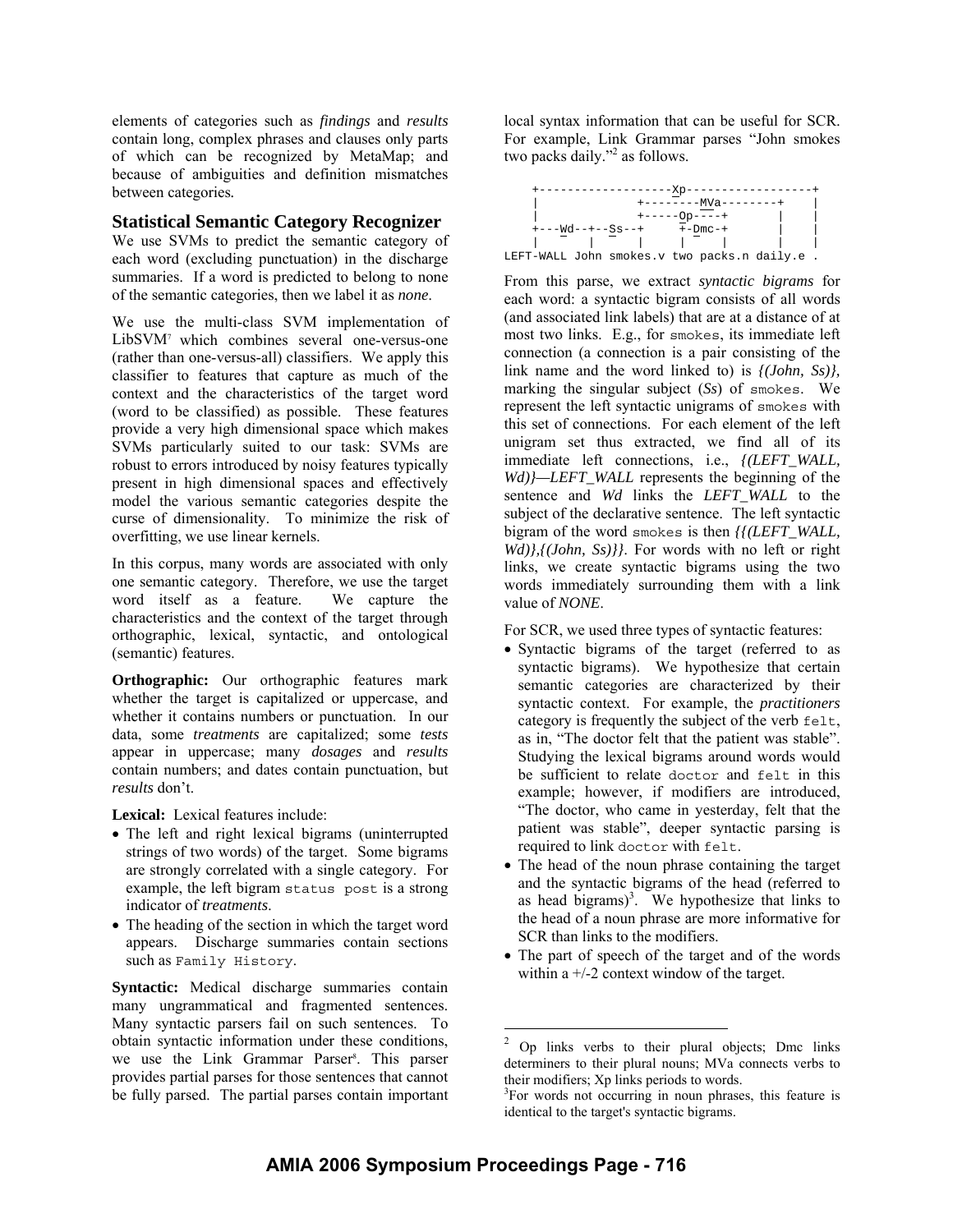**Ontological:** We used the UMLS predictions of the baseline as an input to the statistical system. We hypothesize that the UMLS semantic types will contribute to the performance for the categories that are well represented in UMLS.

# **RESULTS AND DISCUSSION**

We evaluated our system using tenfold crossvalidation and computed F-measures for the complete feature set (i.e., all features), lexical features alone (i.e., lexical bigrams and section headings only), syntactic features alone (i.e., syntactic and head bigrams only), UMLS predictions from the baseline alone, and the target alone.

| <b>Class</b>  | <b>Features</b> | P     | R     | F     |
|---------------|-----------------|-------|-------|-------|
| None          | All features    | 0.938 | 0.962 | 0.950 |
| Diseases      |                 | 0.911 | 0.899 | 0.905 |
| Treatments    |                 | 0.924 | 0.901 | 0.912 |
| Tests         |                 | 0.931 | 0.913 | 0.922 |
| Results       |                 | 0.857 | 0.809 | 0.832 |
| Dosages       |                 | 0.966 | 0.941 | 0.954 |
| Symptoms      |                 | 0.901 | 0.815 | 0.856 |
| Practitioners |                 | 0.978 | 0.934 | 0.956 |
| Substances    |                 | 0.934 | 0.853 | 0.892 |

**Table 4. Results when using all of the features.** 

The results show that when run with all features, the statistical recognizer outperforms the baseline for all categories (the differences between the F-measures presented in Table 2 and Table 4 are significant at  $\alpha$  = 0.05). The performance gain comes from instances such as the following:

- The baseline marks the modifier resultant as a disease in the sentence, "However, the patient had a resultant [mediastinal hematoma]..." where the actual disease is shown in square brackets.
- The baseline marks rehabilitation as a treatment instead of a facility in "Dr. Joe will see the patient at rehabilitation."

Despite correctly identifying the semantic categories in the above cases, the statistical SC recognizer is not perfect. For example, it incorrectly maps infectious disease to *diseases* instead of *practitioners* in the sentence, "The patient was continued on Levaquin po antibiotics only per infectious disease recommendations". Statistical approaches, in general, are susceptible to paucity of data. Therefore, words that occur infrequently get misclassified. Also, the *results* and *symptoms* categories still pose problems (despite the significant improvement, they have the lowest F-measures).

We investigated the contribution of syntactic, lexical, target word, and UMLS-prediction features to SCR in detail. We found that UMLS-prediction features are the least informative among the four feature groups (marked by the lowest F-measures in all categories in

Table 5 and 6). The statistical SC recognizer with the UMLS-predictions gives very similar performance to the baseline; only the F-measures for *treatments*, *tests*, and *results* improve significantly. This is because the statistical approach learns the correlation between its input features and output class. If the correlation is weak, as it is for *results* and *symptoms*, then the errors propagate to the final classification. The observed improvement is due to elimination of irrelevant classes from the instances where the baseline system returned multiple categories.

| <b>Class</b>  | <b>Features</b> | P     | $\bf{R}$ | F     |
|---------------|-----------------|-------|----------|-------|
| None          | Target alone    | 0.856 | 0.957    | 0.904 |
| Diseases      |                 | 0.785 | 0.745    | 0.764 |
| Treatments    |                 | 0.884 | 0.744    | 0.808 |
| Tests         |                 | 0.815 | 0.847    | 0.831 |
| Results       |                 | 0.732 | 0.467    | 0.570 |
| Dosages       |                 | 0.827 | 0.758    | 0.791 |
| Symptoms      |                 | 0.876 | 0.590    | 0.705 |
| Practitioners |                 | 0.874 | 0.622    | 0.727 |
| Substances    |                 | 0.829 | 0.793    | 0.811 |
| None          | <b>UMLS</b>     | 0.825 | 0.891    | 0.857 |
| Diseases      | predictions     | 0.666 | 0.718    | 0.691 |
| Treatments    | alone           | 0.554 | 0.810    | 0.658 |
| Tests         |                 | 0.806 | 0.649    | 0.719 |
| Results       |                 | 0.477 | 0.343    | 0.400 |
| Dosages       |                 | 0.903 | 0.597    | 0.719 |
| Symptoms      |                 | 0.648 | 0.344    | 0.449 |
| Practitioners |                 | 0.545 | 0.701    | 0.613 |
| Substances    |                 | 0.719 | 0.198    | 0.311 |

**Table 5. Results when classifying based on target words alone and ontological features alone.** 

| <b>Class</b>  | <b>Features</b> | P     | R     | F     |
|---------------|-----------------|-------|-------|-------|
| None          | Lexical alone   | 0.844 | 0.931 | 0.886 |
| Diseases      |                 | 0.739 | 0.669 | 0.702 |
| Treatments    |                 | 0.771 | 0.601 | 0.676 |
| Tests         |                 | 0.812 | 0.684 | 0.743 |
| Results       |                 | 0.751 | 0.648 | 0.696 |
| Dosages       |                 | 0.929 | 0.884 | 0.906 |
| Symptoms      |                 | 0.750 | 0.522 | 0.616 |
| Practitioners |                 | 0.889 | 0.727 | 0.800 |
| Substances    |                 | 0.825 | 0.569 | 0.673 |
| None          | Syntactic alone | 0.901 | 0.939 | 0.919 |
| Diseases      |                 | 0.765 | 0.746 | 0.755 |
| Treatments    |                 | 0.822 | 0.769 | 0.795 |
| Tests         |                 | 0.831 | 0.803 | 0.817 |
| Results       |                 | 0.796 | 0.733 | 0.763 |
| Dosages       |                 | 0.931 | 0.898 | 0.914 |
| Symptoms      |                 | 0.747 | 0.621 | 0.679 |
| Practitioners |                 | 0.911 | 0.890 | 0.900 |
| Substances    |                 | 0.849 | 0.629 | 0.723 |

#### **Table 6. Results when classifying based on lexical features alone and syntactic features alone.**

The targets themselves provide useful information for *diseases*, *treatments*, *tests*, and *substances*; in fact, the targets are more useful than lexical context for these categories (the F-measures are significantly higher than the corresponding values for lexical features, but not significantly higher than the values